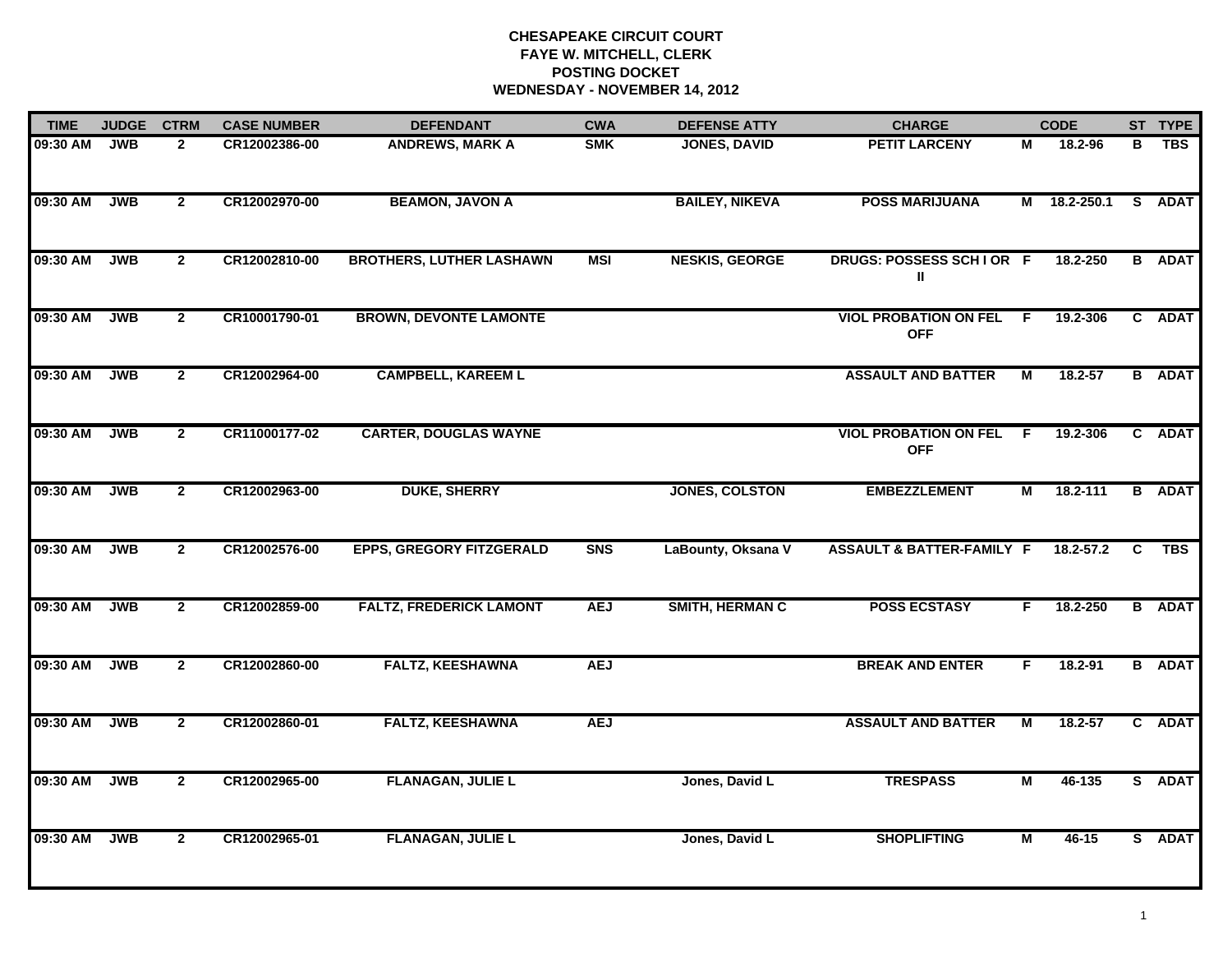# **CHESAPEAKE CIRCUIT COURT FAYE W. MITCHELL, CLERK POSTING DOCKET WEDNESDAY - NOVEMBER 14, 2012**

| <b>TIME</b> | <b>JUDGE</b> | <b>CTRM</b>    | <b>CASE NUMBER</b> | <b>DEFENDANT</b>              | <b>CWA</b> | <b>DEFENSE ATTY</b>       | <b>CHARGE</b>                                     |                | <b>CODE</b>   |    | ST TYPE     |
|-------------|--------------|----------------|--------------------|-------------------------------|------------|---------------------------|---------------------------------------------------|----------------|---------------|----|-------------|
| $09:30$ AM  | <b>JWB</b>   | $\mathbf{2}$   | CR12002966-00      | <b>HUX, JONATHAN</b>          |            |                           | <b>POSS MARIJUANA</b>                             |                | M 18.2-250.1  | S. | <b>ADAT</b> |
| 09:30 AM    | <b>JWB</b>   | $\mathbf{2}$   | CR12002894-00      | <b>JENNETTE, DEXTER MARIO</b> | <b>ANM</b> | <b>SHORT, JAMES</b>       | <b>ASSAULT &amp; BATTERY-FAM</b><br><b>MEMBER</b> | $\overline{M}$ | $18.2 - 57.2$ | B  | <b>ADAT</b> |
| 09:30 AM    | <b>JWB</b>   | $\overline{2}$ | CR12002967-00      | <b>JONES, VERNON L; JR</b>    |            |                           | <b>POSS MARIJUANA</b>                             | M              | 18.2-250.1    | S. | <b>ADAT</b> |
| 09:30 AM    | <b>JWB</b>   | $\overline{2}$ | CR12002728-00      | <b>MADNICK, MICHAEL JAMES</b> | <b>AEJ</b> |                           | <b>POSS OF HEROIN</b>                             | F.             | 18.2-250      | В  | <b>ADAT</b> |
| 09:30 AM    | <b>JWB</b>   | $\mathbf{2}$   | CR12002940-00      | <b>MEYERS, JENNIFER</b>       |            | Winn, A Robinson          | <b>INTENTIONALLY DAMAGE</b><br><b>PROPERTY</b>    | М              | 18.2-137      | B  | <b>ADAT</b> |
| 09:30 AM    | <b>JWB</b>   | $\mathbf{2}$   | CR12002939-00      | <b>PAGE, ROBIN A</b>          |            | <b>SHILLING, A</b>        | <b>PETIT LARCENY</b>                              | $\blacksquare$ | $46 - 15$     |    | S ADAT      |
| 09:30 AM    | <b>JWB</b>   | $\mathbf{2}$   | CR12002976-00      | <b>PORTER, ARON; JR</b>       |            |                           | <b>SUSP O/L</b>                                   | М              | B.46.2-301    | S. | <b>ADAT</b> |
| 09:30 AM    | <b>JWB</b>   | $\mathbf{2}$   | CR12002900-00      | <b>RUGGS, SOLOMAN O</b>       |            | <b>ROSENBERG, MICHAEL</b> | <b>SUSP O/L</b>                                   | М              | B.46.2-301    | S. | <b>ADAT</b> |
| 09:30 AM    | <b>JWB</b>   | $\overline{2}$ | CR12002938-00      | <b>WRIGHT, KEVIN A; JR</b>    |            | <b>KOZAK, WARREN D</b>    | <b>SUSP OL</b>                                    | M              | B.46.2-301    | B  | <b>ADAT</b> |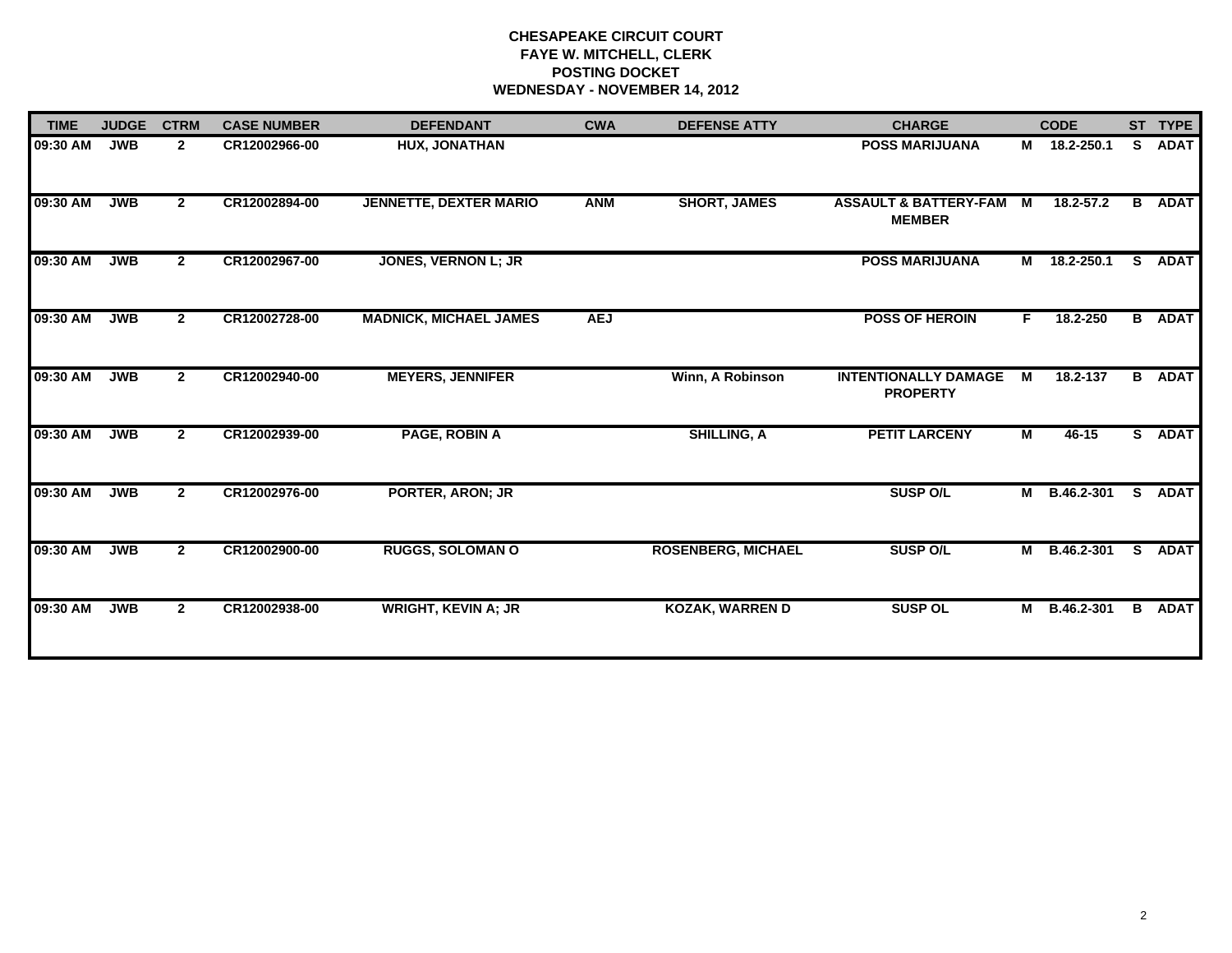| Hearing<br><b>Time</b> | Judge      | Court<br>room  | Case #        | <b>Plaintiff</b>                        | <b>Defendant</b>           | <b>Plaintiff Attorney</b> | <b>Defendant Attorney</b> | <b>Motion</b>                  | <b>Duration</b> |
|------------------------|------------|----------------|---------------|-----------------------------------------|----------------------------|---------------------------|---------------------------|--------------------------------|-----------------|
| 09:00 AM               | JJ         | -1             | CL06001372-00 | THORNE, ANTWAN THEODORE -<br><b>INF</b> | <b>NONE</b>                | <b>LARRY WISE</b>         |                           | <b>Post Trial Motion</b>       | 15 Min.         |
| 09:00 AM               | JJ         | $\overline{1}$ | CL11002345-00 | MOORE, JOHN; JR                         | WANDE, ERIC                | SCARBOROUGH, BOYD         | ST CLAIR, JAMES P         | Motion to Compel               | 30 Min.         |
| 09:00 AM               | JJ         | - 1            | CL11002502-00 | MITCHELL, KRISA LYNN                    | MITCHELL, BRADLEY T        | PHILLIPS, KIMBERLY H      | HANCOCK, I LIONEL; III    | Pendente Lite                  | 45 Min.         |
| 09:00 AM               | JJ         | $\overline{1}$ | CL11002502-00 | MITCHELL, KRISA LYNN                    | MITCHELL, BRADLEY T        | PHILLIPS, KIMBERLY H      | HANCOCK, I LIONEL; III    | <b>Withdraw Counsel</b>        | 15 Min.         |
| 09:00 AM               | JJ         | $\overline{1}$ | CL12000224-00 | WATKINS, TINA MICHELLE                  | WATKINS, SYLVESTER TRAVERE | WOOD, CHRISTY J           | DAVIS, MARY ELIZABETH     | Pendente Lite                  | 1 Hour          |
| 09:00 AM               | JJ         | $\overline{1}$ | CL12001864-00 | SHERRILL, STEPHANIE                     | PALMER, SUSAN D            | ALBISTON, GEORGE T        | FIORELLA, TODD M          | Motion to Compel               | 15 Min.         |
| 09:00 AM               | JJ         | $\overline{1}$ | CL12002271-00 | MATHEWS, ERIC LEE                       | MATHEWS, CHRISTY MARIE     | WOOD, CHRISTY J           | SCEVIOU, TIMOTHY          | Pendente Lite                  | 30 Min.         |
| 09:00 AM               | JJ         | $\overline{1}$ | CL12002271-00 | MATHEWS, ERIC LEE                       | MATHEWS, CHRISTY MARIE     | WOOD, CHRISTY J           | SCEVIOU, TIMOTHY          | Motion (Other)                 | 15 Min.         |
| 10:00 AM               | JJ         | $\overline{1}$ | CJ12000003-00 | RAY, JAMES                              | RAY, JOCELYN               |                           |                           | Hearing                        | 1 Hour          |
| 09:00 AM               | <b>JWB</b> | 3              | CL08003325-00 | D'ANDREA, CHRISTOPHER                   | *LION EV INC               | MONAGHAN, JOHN A          |                           | Trial                          | 15 Min.         |
| 10:00 AM               | <b>JWB</b> | 3              | CL09002492-00 | MONROE, RYAN JOSEPH                     | <b>COMMONWEALTH</b>        | PRO SE                    | CAMPBELL, WILLIAM H       | Operator's License<br>Petition | N/A             |
| 10:00 AM               | JWB        | 3              | CL10002628-00 | CASHWELL, STEPHEN A                     | COMMONWEALTH OF VIRGINIA   | PRO SE                    | CAMPBELL, WILLIAM H       | Operator's License<br>Petition | N/A             |
| 10:00 AM               | <b>JWB</b> | 3              | CL11001686-00 | WISE, JAMES MARTIN                      | COMMONWEALTH               | PRO SE                    | CAMPBELL, WILLIAM H       | Operator's License<br>Petition | N/A             |
| 10:00 AM               | <b>JWB</b> | $\mathbf{3}$   | CL11001827-00 | HENRICH, JOHN CARROLL                   | COMMONWEALTH OF VIRGINIA   | WILLIS, ROS R             | CAMPBELL, WILLIAM H       | Operator's License<br>Petition | N/A             |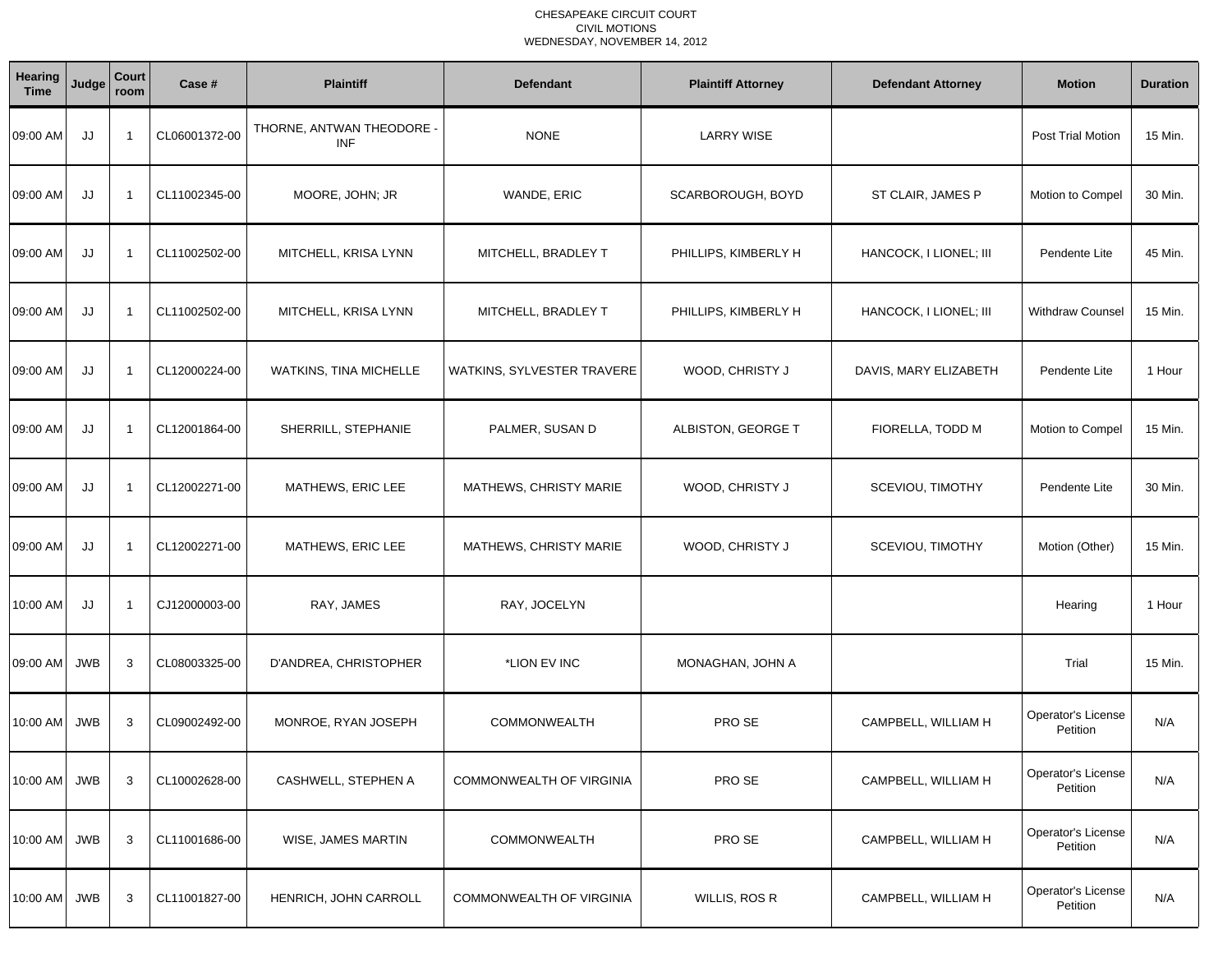| Hearing<br><b>Time</b> | Judge      | Court<br>room  | Case #        | <b>Plaintiff</b>                      | <b>Defendant</b>                | <b>Plaintiff Attorney</b> | <b>Defendant Attorney</b> | <b>Motion</b>                  | <b>Duration</b> |
|------------------------|------------|----------------|---------------|---------------------------------------|---------------------------------|---------------------------|---------------------------|--------------------------------|-----------------|
| 10:00 AM               | <b>JWB</b> | 3              | CL11001916-00 | SCIANCALEPORE, JEREMY<br><b>FRANK</b> | COMMONWEALTH                    | SEARCY, GARY W            | CAMPBELL, WILLIAM H       | Operator's License<br>Petition | N/A             |
| 10:00 AM               | <b>JWB</b> | 3              | CL12000852-00 | RAIMONA, BRIAN                        | COMMONWEALTH OF VIRGINIA        | JOHNSON, STEPHANIE G      | CAMPBELL, WILLIAM H       | <b>Present Order</b>           | N/A             |
| 10:00 AM               | <b>JWB</b> | 3              | CL12002085-00 | <b>GRANT, DARRYL A</b>                | COMMONWEALTH OF VIRGINIA        | <b>BARLOW, JASON A</b>    | CAMPBELL, WILLIAM H       | <b>Present Order</b>           | N/A             |
| 10:00 AM               | <b>JWB</b> | 3              | CL12002211-00 | ABDEL FATTAH, WAIL Y                  | COMMONWEALTH OF VIRGINIA        | <b>KELLETER, TREY R</b>   | CAMPBELL, WILLIAM H       | <b>Present Order</b>           | N/A             |
| 10:00 AM               | <b>JWB</b> | 3              | CL12002350-00 | BARBER, KENNETH WAYNE                 | COMMONWEALTH OF VIRGINIA        | PRO SE                    | CAMPBELL, WILLIAM H       | <b>Present Order</b>           | N/A             |
| 10:00 AM               | <b>JWB</b> | 3              | CL12002420-00 | FRANK, CHRISTOPHER WILLIAM            | <b>COMMONWEALTH OF VIRGINIA</b> | PRO SE                    | CAMPBELL, WILLIAM H       | <b>Present Order</b>           | N/A             |
| 10:00 AM               | <b>JWB</b> | 3              | CL12002531-00 | THEBERGE, STEPHEN R                   | COMMONWEALTH OF VIRGINIA        | PRO SE                    | CAMPBELL, WILLIAM H       | <b>Present Order</b>           | N/A             |
| 10:00 AM               | <b>JWB</b> | 3              | CL12002532-00 | THEBERGE, BERNADETTE                  | <b>COMMONWEALTH OF VIRGINIA</b> | PRO SE                    | CAMPBELL, WILLIAM H       | <b>Present Order</b>           | N/A             |
| 09:00 AM               | <b>BHK</b> | $\overline{4}$ | CL07001150-01 | SMITH, DALE RODGERS                   | SMITH, VAN THI                  | IRELAND, ELIZABETH D      |                           | <b>Show Cause</b>              | 30 Min.         |
| 09:00 AM               | <b>BHK</b> | $\overline{4}$ | CL12001570-00 | RAYMOND, JUDITH O'TOOLE               | RAYMOND, ERIC JOHN              | BROWN, SAMUEL R; II       |                           | Motion (Other)                 | 15 Min.         |
| 09:00 AM               | <b>BHK</b> | $\overline{4}$ | CL12001570-00 | RAYMOND, JUDITH O'TOOLE               | RAYMOND, ERIC JOHN              | BROWN, SAMUEL R; II       |                           | Motion (Other)                 | 15 Min.         |
| 09:00 AM               | <b>BHK</b> | 4              | CL12001634-00 | BEALE, SHELIA JOHNSON                 | BEALE, DWAYNE ROBERT            | MAIDEN, BESIANNE TAVSS    | MAIDEN, BESIANNE TAVSS    | Motion (Other)                 | 30 Min.         |
| 09:00 AM               | <b>BHK</b> | $\overline{4}$ | CL12002093-00 | PLANTATION WOODS<br>CONDOMINIUM       | MATLOCK, DEBORAH                | CASEY, DEBORAH M          |                           | Summary Judgment               | 1 Hour          |
| 09:00 AM               | <b>BHK</b> | $\overline{4}$ | CL12002093-00 | PLANTATION WOODS<br>CONDOMINIUM       | MATLOCK, DEBORAH                | CASEY, DEBORAH M          |                           | Motion to Compel               | N/A             |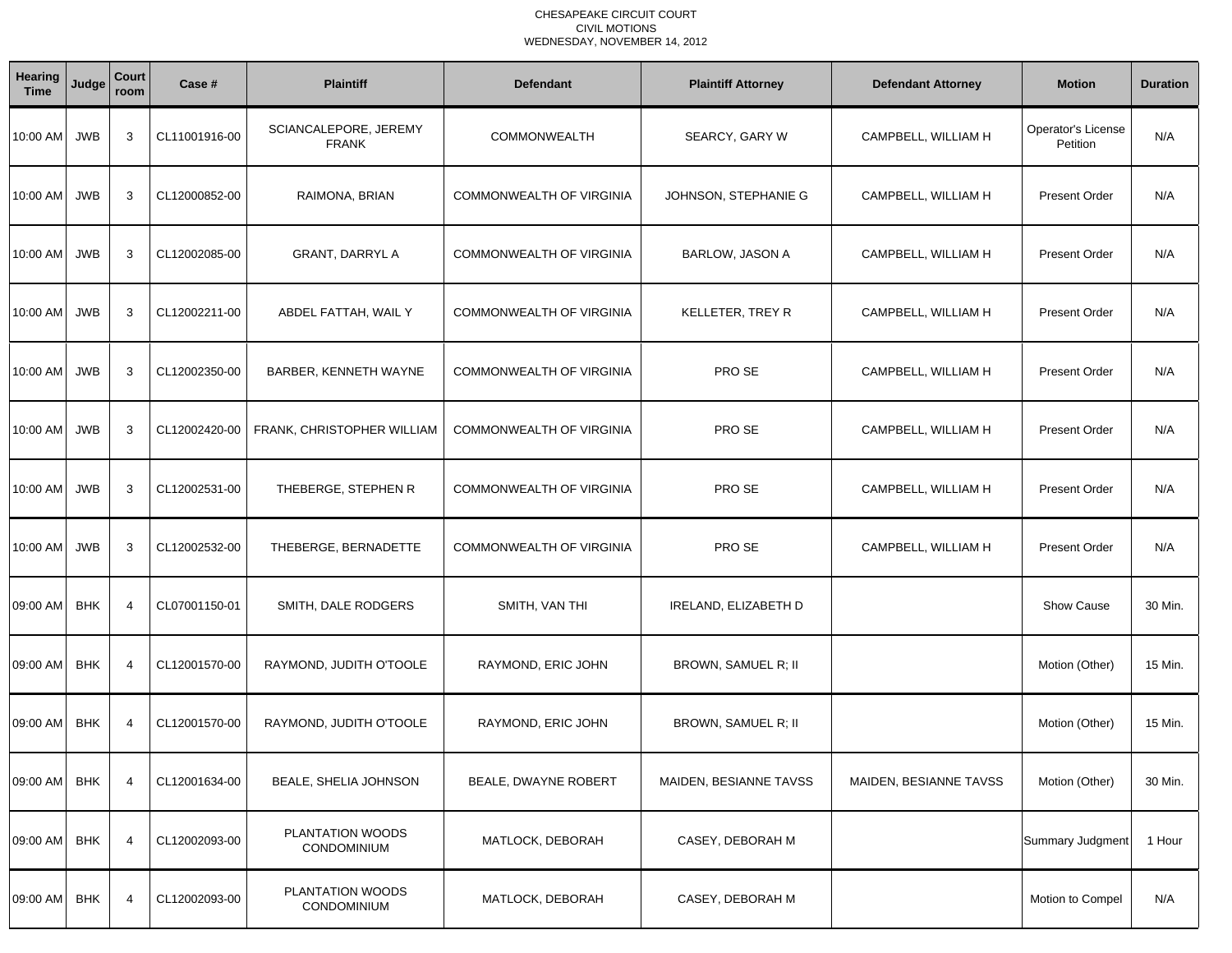| <b>Hearing</b><br><b>Time</b> | Judge      | <b>Court</b><br>room | Case #        | <b>Plaintiff</b>                        | <b>Defendant</b>                         | <b>Plaintiff Attorney</b> | <b>Defendant Attorney</b> | <b>Motion</b>                     | <b>Duration</b> |
|-------------------------------|------------|----------------------|---------------|-----------------------------------------|------------------------------------------|---------------------------|---------------------------|-----------------------------------|-----------------|
| 09:00 AM                      | <b>BHK</b> | $\overline{4}$       | CL12002147-00 | CHES COMMUNITY SERVICES<br><b>BOARD</b> | RICKS, CHELSEA                           | BROWN, LEONARD L; JR      |                           | Appt. Guardian &<br>Conservator   | 45 Min.         |
| 09:00 AM                      | <b>BHK</b> | $\overline{4}$       | CL12002151-00 | FOWLER, ANGELA DARLENE                  | FOWLER, AUGUST GLENN                     | SMITH, MARK S             |                           | Motion (Other)                    | 30 Min.         |
| 09:00 AM                      | <b>BHK</b> | $\overline{4}$       | CL12002151-00 | FOWLER, ANGELA DARLENE                  | FOWLER, AUGUST GLENN                     | SMITH, MARK S             |                           | Motion to Compel                  | 30 Min.         |
| 09:00 AM                      | <b>BHK</b> | $\overline{4}$       | CL12002199-00 | *DEMPS, DIANNE                          | AMERICAN FURNITURE<br><b>MANUFACTURI</b> | <b>MORKEN, MATTHEW P</b>  | MORKEN, MATTHEW P         | Court Approval of<br>Settlement   | 30 Min.         |
| 09:00 AM                      | <b>BHK</b> | $\overline{4}$       | CL12002391-00 | WILLIAMS, KENNETH                       | WILLIAMS, PAMELA L                       | HOLT, KIMBERLY P          |                           | Final Decree of<br><b>Divorce</b> | 10 Min.         |
| 09:00 AM   MATA               |            | 5                    | CL09001056-00 | <b>BANKS, CHRISTINE A</b>               | <b>BANKS, EDWARD LEROY</b>               | SEEMAR, MELINDA           | <b>GOLD, ELIZABETH R</b>  | <b>Pretrial Conference</b>        | N/A             |
| 09:00 AM   MATA               |            | 5                    | CL10002668-00 | MADISON, GARRICK DURAND                 | MADISON, AYANNA                          |                           | MANNING, DIANE            | <b>Post Trial Motion</b>          | 30 Min.         |
| 09:00 AM   MATA               |            | 5                    | CL12000844-00 | FAULKNER, GARY L                        | *GRANT, WESLEY M                         | TAYLOR, STEVE C           | DANCIGERS, GEORGE         | Motion to Dismiss                 | 15 Min.         |
| 09:00 AM   MATA               |            | 5                    | CL12001625-00 | MASON, ROBERT DON                       | CHAPPELL-MASON, KIMBERLY N               | SHORT, JAMES E            |                           | Pendente Lite                     | 30 Min.         |
| 09:00 AM MATA                 |            | 5                    | CL12001625-00 | MASON, ROBERT DON                       | CHAPPELL-MASON, KIMBERLY N               | SHORT, JAMES E            |                           | Motion to Compel                  | 15 Min.         |
| 09:00 AM   MATA               |            | 5                    | CL12001701-00 | DAVIS LAW GROUP PC                      | MCBRYDE, CASSANDRA COX                   | MCCORMICK, JOHN M         |                           | Default Judgment                  | 15 Min.         |
| 09:00 AM MATA                 |            | 5                    | CL12002352-00 | LOVE, GEORGE EDWARD                     | LOVE, GEORGE AVERY                       | BYLER, KATHRYN N          |                           | Appt. Guardian &<br>Conservator   | 15 Min.         |
| 09:00 AM                      | <b>RDS</b> | 6                    | CH03000071-00 | AMADI, ROMANUS NNAWUGWO                 | AMADI, MARIA NNENNE                      | <b>HERBERT LAINE</b>      | BESIANNE TAVSS MAIDEN     | Appt.<br>Commissioner             | 1 Hour          |
| 09:00 AM                      | <b>RDS</b> | 6                    | CL08000404-00 | MANLEY, JAMES E                         | PRINCESS ANNE BUILDERS INC               | TAYLOR, BARRY R           | MACDONALD, ROBERT G       | Motion (Other)                    | 15 Min.         |